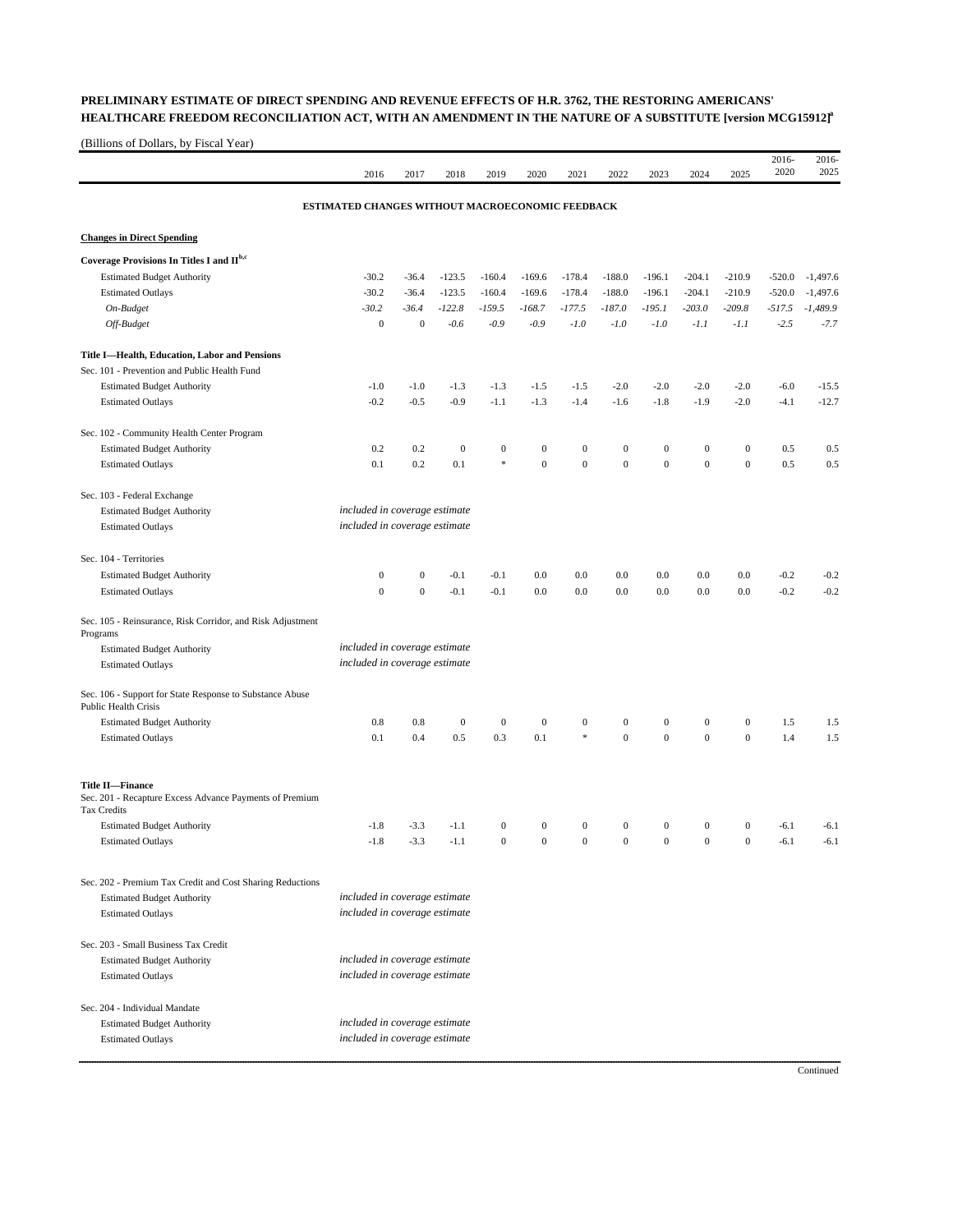## **Continued.**

(Billions of Dollars, by Fiscal Year)

| (Billions of Dollars, by Fiscal Year)                                                          |                                    |                                    |                                    |                                    |                                    |                                    |                                  |                            |                                    |                                      |                                  |                                    |
|------------------------------------------------------------------------------------------------|------------------------------------|------------------------------------|------------------------------------|------------------------------------|------------------------------------|------------------------------------|----------------------------------|----------------------------|------------------------------------|--------------------------------------|----------------------------------|------------------------------------|
|                                                                                                | 2016                               | 2017                               | 2018                               | 2019                               | 2020                               | 2021                               | 2022                             | 2023                       | 2024                               | 2025                                 | 2016-<br>2020                    | 2016-<br>2025                      |
| Sec. 205 - Employer Mandate                                                                    |                                    |                                    |                                    |                                    |                                    |                                    |                                  |                            |                                    |                                      |                                  |                                    |
| <b>Estimated Budget Authority</b>                                                              | included in coverage estimate      |                                    |                                    |                                    |                                    |                                    |                                  |                            |                                    |                                      |                                  |                                    |
| <b>Estimated Outlays</b>                                                                       | included in coverage estimate      |                                    |                                    |                                    |                                    |                                    |                                  |                            |                                    |                                      |                                  |                                    |
|                                                                                                |                                    |                                    |                                    |                                    |                                    |                                    |                                  |                            |                                    |                                      |                                  |                                    |
| Sec. 206 - Federal Payment to States                                                           |                                    |                                    |                                    |                                    |                                    |                                    |                                  |                            |                                    |                                      |                                  |                                    |
| <b>Estimated Budget Authority</b>                                                              | $-0.2$                             |                                    |                                    |                                    |                                    |                                    |                                  |                            |                                    | $\boldsymbol{0}$                     | $-0.2$                           | $-0.2$                             |
| <b>Estimated Outlays</b>                                                                       | $-0.2$                             |                                    |                                    |                                    |                                    |                                    |                                  | s.                         | \$                                 | $\mathbf{0}$                         | $-0.2$                           | $-0.2$                             |
| Sec. 207 - Medicaid (Coverage)                                                                 |                                    |                                    |                                    |                                    |                                    |                                    |                                  |                            |                                    |                                      |                                  |                                    |
| <b>Estimated Budget Authority</b>                                                              | included in coverage estimate      |                                    |                                    |                                    |                                    |                                    |                                  |                            |                                    |                                      |                                  |                                    |
| <b>Estimated Outlays</b>                                                                       | included in coverage estimate      |                                    |                                    |                                    |                                    |                                    |                                  |                            |                                    |                                      |                                  |                                    |
| Sec. 207 - Medicaid (Non-Coverage)                                                             |                                    |                                    |                                    |                                    |                                    |                                    |                                  |                            |                                    |                                      |                                  |                                    |
| <b>Estimated Budget Authority</b>                                                              | $\mathbf{0}$                       | $\boldsymbol{0}$                   | $-1.6$                             | $-2.3$                             | $-1.6$                             | $-1.7$                             | $-1.8$                           | $-1.9$                     | $-2.0$                             | $-2.1$                               | $-5.5$                           | $-15.0$                            |
| <b>Estimated Outlays</b>                                                                       | $\overline{0}$                     | $\mathbf{0}$                       | $-1.6$                             | $-2.3$                             | $-1.6$                             | $-1.7$                             | $-1.8$                           | $-1.9$                     | $-2.0$                             | $-2.1$                               | $-5.5$                           | $-15.0$                            |
|                                                                                                |                                    |                                    |                                    |                                    |                                    |                                    |                                  |                            |                                    |                                      |                                  |                                    |
| Sec. 208 - Repeal of DSH Allotment Reductions                                                  |                                    |                                    |                                    |                                    |                                    |                                    |                                  |                            |                                    |                                      |                                  |                                    |
| <b>Estimated Budget Authority</b>                                                              | $\mathbf{0}$                       | $\mathbf{0}$                       | 1.5                                | 2.4                                | 3.4                                | 4.3                                | 5.3                              | 6.2                        | 7.2                                | 7.2                                  | 7.2                              | 37.5                               |
| <b>Estimated Outlays</b>                                                                       | $\boldsymbol{0}$                   | $\mathbf{0}$                       | 1.5                                | 2.4                                | 3.4                                | 4.3                                | 5.3                              | 6.2                        | 7.2                                | 7.2                                  | 7.2                              | 37.5                               |
| Sec. 209 - Repeal of the Tax on Employee Health Insurance<br>Premiums and Health Plan Benefits |                                    |                                    |                                    |                                    |                                    |                                    |                                  |                            |                                    |                                      |                                  |                                    |
| <b>Estimated Budget Authority</b>                                                              | included in coverage estimate      |                                    |                                    |                                    |                                    |                                    |                                  |                            |                                    |                                      |                                  |                                    |
| <b>Estimated Outlays</b>                                                                       | included in coverage estimate      |                                    |                                    |                                    |                                    |                                    |                                  |                            |                                    |                                      |                                  |                                    |
| Sec. 223 - Budgetary Savings for Extending Medicare                                            |                                    |                                    |                                    |                                    |                                    |                                    |                                  |                            |                                    |                                      |                                  |                                    |
| Solvency                                                                                       |                                    |                                    |                                    |                                    |                                    |                                    |                                  |                            |                                    |                                      |                                  |                                    |
| <b>Estimated Budget Authority</b>                                                              | $\boldsymbol{0}$<br>$\overline{0}$ | $\boldsymbol{0}$<br>$\overline{0}$ | $\boldsymbol{0}$<br>$\overline{0}$ | $\boldsymbol{0}$<br>$\overline{0}$ | $\boldsymbol{0}$<br>$\overline{0}$ | $\boldsymbol{0}$<br>$\overline{0}$ | $\boldsymbol{0}$<br>$\mathbf{0}$ | $\bf{0}$<br>$\overline{0}$ | $\boldsymbol{0}$<br>$\overline{0}$ | $\boldsymbol{0}$<br>$\boldsymbol{0}$ | $\boldsymbol{0}$<br>$\mathbf{0}$ | $\boldsymbol{0}$<br>$\overline{0}$ |
| <b>Estimated Outlays</b>                                                                       |                                    |                                    |                                    |                                    |                                    |                                    |                                  |                            |                                    |                                      |                                  |                                    |
| <b>Total Changes in Direct Spending</b>                                                        |                                    |                                    |                                    |                                    |                                    |                                    |                                  |                            |                                    |                                      |                                  |                                    |
| <b>Estimated Budget Authority</b>                                                              | $-32.2$                            | $-39.7$                            | $-126.0$                           | $-161.6$                           | $-169.4$                           | $-177.3$                           | $-186.5$                         | $-193.7$                   | $-200.9$                           | $-207.8$                             | $-529.0$                         | $-1,495.3$                         |
| <b>Estimated Outlays</b>                                                                       | $-32.3$                            | $-39.5$                            | $-125.1$                           | $-161.2$                           | $-169.0$                           | $-177.2$                           | $-186.1$                         | $-193.5$                   | $-200.8$                           | $-207.8$                             | $-527.1$                         | $-1,492.6$                         |
| On-Budget                                                                                      | $-32.3$                            | $-39.5$                            | $-124.5$                           | $-160.3$                           | $-168.1$                           | $-176.2$                           | $-185.1$                         | $-192.5$                   | $-199.8$                           | $-206.7$                             | $-524.7$                         | $-1,484.9$                         |
| Off-budget                                                                                     | 0.0                                | 0.0                                | $-0.6$                             | $-0.9$                             | $-0.9$                             | $-1.0$                             | $-1.0$                           | $-1.0$                     | $-1.1$                             | $-1.1$                               | $-2.5$                           | $-7.7$                             |
| <b>Changes in Revenues</b>                                                                     |                                    |                                    |                                    |                                    |                                    |                                    |                                  |                            |                                    |                                      |                                  |                                    |
| Coverage Provisions In Titles I and II <sup>b,c</sup>                                          |                                    |                                    |                                    |                                    |                                    |                                    |                                  |                            |                                    |                                      |                                  |                                    |
| <b>Estimated Revenues</b>                                                                      | $-26.4$                            | $-25.9$                            | $-41.9$                            | $-54.7$                            | $-58.9$                            | $-63.4$                            | $-69.8$                          | $-75.7$                    | $-81.9$                            | $-71.7$                              | $-207.8$                         | $-570.3$                           |
| On-Budget                                                                                      | $-27.6$                            | $-29.5$                            | $-36.6$                            | $-45.6$                            | $-49.4$                            | $-52.8$                            | $-57.9$                          | $-62.6$                    | $-67.6$                            | $-59.2$                              | $-188.7$                         | $-488.7$                           |
| Off-Budget                                                                                     | 1.2                                | 3.5                                | $-5.3$                             | $-9.2$                             | $-9.4$                             | $-10.6$                            | $-11.9$                          | $-13.1$                    | $-14.3$                            | $-12.5$                              | $-19.1$                          | $-81.5$                            |
| <b>Title II-Finance</b>                                                                        |                                    |                                    |                                    |                                    |                                    |                                    |                                  |                            |                                    |                                      |                                  |                                    |
| Sec. 201 - Recapture Excess Advance Payments of Premium                                        |                                    |                                    |                                    |                                    |                                    |                                    |                                  |                            |                                    |                                      |                                  |                                    |
| <b>Tax Credits</b>                                                                             | 0.2                                | 1.2                                | 1.1                                | $\boldsymbol{0}$                   | $\boldsymbol{0}$                   | $\mathbf{0}$                       | $\mathbf{0}$                     | $\bf{0}$                   | $\mathbf{0}$                       | $\mathbf{0}$                         | 2.6                              | 2.6                                |
| Sec. 202 - Premium Tax Credit and Cost Sharing Reductions                                      | included in coverage estimate      |                                    |                                    |                                    |                                    |                                    |                                  |                            |                                    |                                      |                                  |                                    |
| Sec. 203 - Small Business Tax Credit                                                           | included in coverage estimate      |                                    |                                    |                                    |                                    |                                    |                                  |                            |                                    |                                      |                                  |                                    |
| Sec. 204 - Individual Mandate                                                                  | included in coverage estimate      |                                    |                                    |                                    |                                    |                                    |                                  |                            |                                    |                                      |                                  |                                    |
| Sec. 205 - Employer Mandate                                                                    | included in coverage estimate      |                                    |                                    |                                    |                                    |                                    |                                  |                            |                                    |                                      |                                  |                                    |
| Sec. 209 - Repeal of the Tax on Employee Health Insurance<br>Premiums and Health Plan Benefits | included in coverage estimate      |                                    |                                    |                                    |                                    |                                    |                                  |                            |                                    |                                      |                                  |                                    |
| Sec. 210 - Repeal of Tax on Over-the-Counter Medications                                       | $-0.3$                             | $-0.5$                             | $-0.6$                             | $-0.6$                             | -0.6                               | -0.7                               | $-0.7$                           | -0.8                       | -0.9                               | -0.9                                 | -2.7                             | $-6.7$                             |
| Sec. 211 - Repeal of Tax on Health Savings Accounts                                            | $\ast$                             | $\frac{1}{2}$                      | $\frac{1}{2}$                      | $\frac{1}{2}$                      | $\frac{d\mu}{dt}$                  | $\frac{1}{2}$                      | $\frac{1}{2}$                    | $\frac{d\mathbf{r}}{dt}$   | $\frac{1}{2}$                      | $\frac{1}{2}$                        | $\ast$                           | $-0.1$                             |
| Sec. 212 - Repeal of Limitations on Contributions to Flexible<br><b>Spending Accounts</b>      | $-1.4$                             | $-2.4$                             | $-2.7$                             | $-2.9$                             | $-3.1$                             | $-3.4$                             | $-3.6$                           | $-3.9$                     | $-4.4$                             | $-4.4$                               | $-12.6$                          | $-32.0$                            |

**Continued**